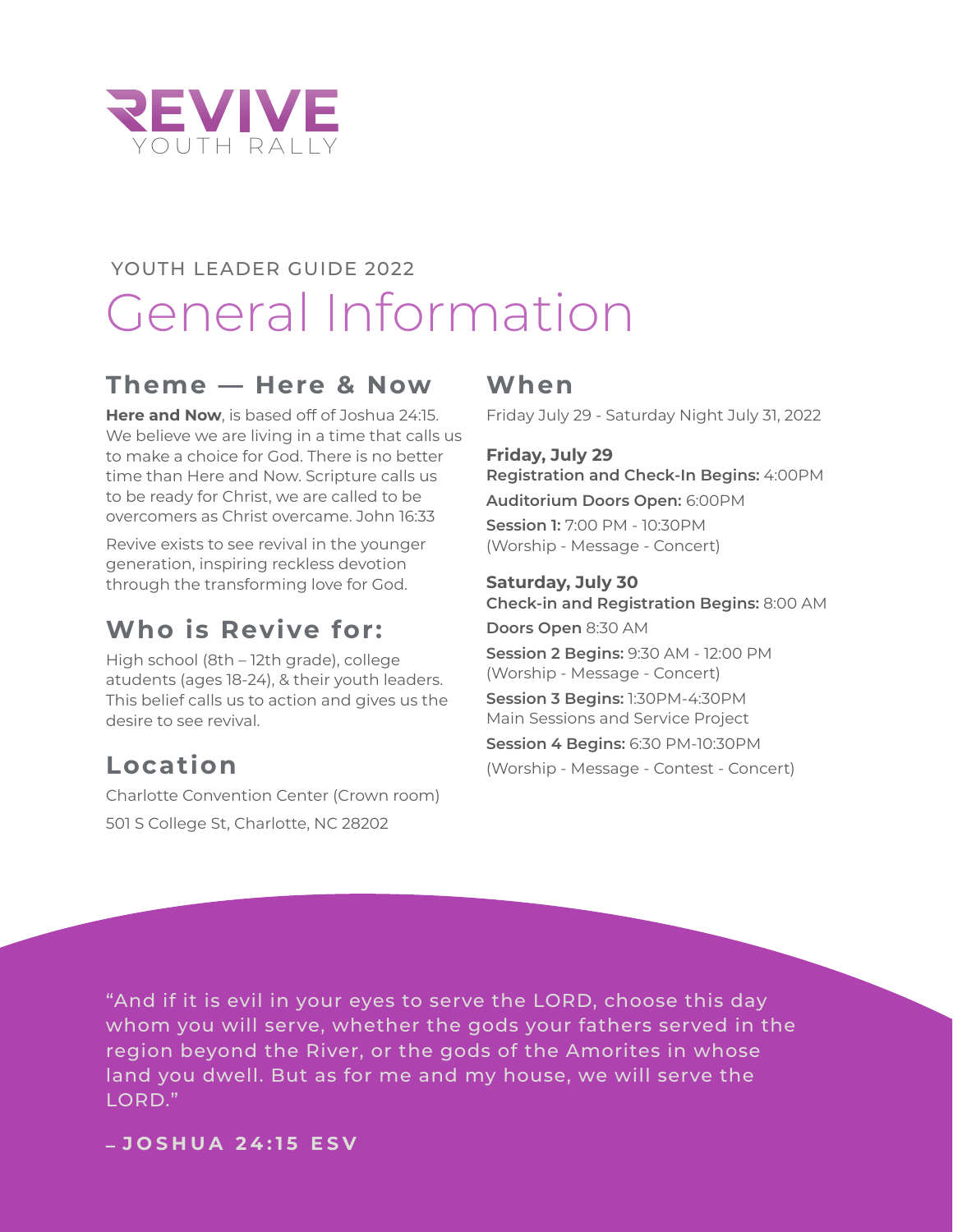# INFO BEFORE CONFERENCE

### **Important Dates**

- **June 1** Deadline for early-bird registration
- **July 15** Deadline to register for on-site meals at [Reviveyouthrally.com.](http://www.Reviveyouthrally.com)

### **Event Checklist**

- Register for conference admission (*leaders and students*).
- Register for on-site boxed meals (*recommended*), or ensure meals are arranged.
- Book lodging. (*[See next page for details](#page-2-0)*)
- Book transportation.
- Create Packing List/Trip Itinerary for parents/students.
- Plan a parent meeting to review the details of the trip.
- Finalize rooming list with lodging provider.
- Plan activities for your students if you anticipate arriving early or staying an extra day. - Carowinds is an awesome option.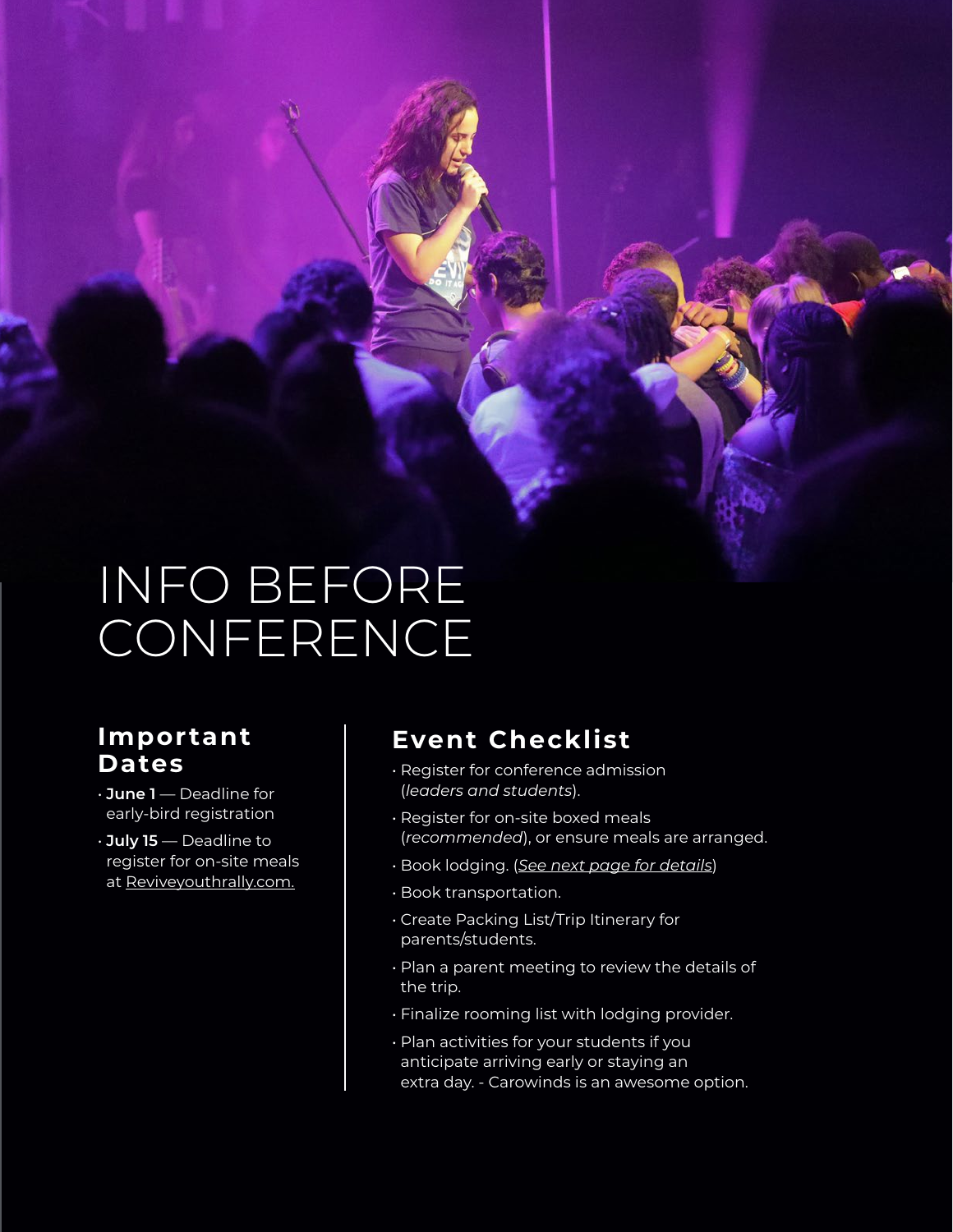<span id="page-2-0"></span>

### **Registration**

Register your group at reviveyouthrally.com/register. This will include your group name and leader contact info so that we can reserve seats for your group.

Please register early so we can guarantee that your group can sit together in a reserved area.

#### **Tickets Revive Youth Rally 2022**

|                        | <b>Dates</b>      |         | Individual Rates Group Rates 6-10+* |
|------------------------|-------------------|---------|-------------------------------------|
| <b>Early-bird</b>      | April 1 - June 1  | \$65.00 | \$55.00                             |
| Standard               | June 1 - July 20  | \$79.00 | \$69.00                             |
| Last-Minute (noon EST) | July 21 – July 25 | \$99.00 | \$90.00                             |
|                        |                   |         |                                     |

*\* 1 Free ticket with every 10 purchased.*

### **Lodging**

There are plenty of hotels in close proximity to the Convention Center.

#### **Hampton Inn Charlotte-Uptown**

508 E M.L.K. Jr Blvd, Charlotte, NC 28202 1-704-373-0917 **[Website](https://www.hilton.com/en/hotels/cltuthx-hampton-charlotte-uptown/)** 

#### **Embassy Suites Uptown**

401 East Martin Luther King Jr. Blvd. Charlotte, NC 28202 1-704-940-2517 **[Website](https://www.hilton.com/en/hotels/cltmles-embassy-suites-charlotte-uptown/)** 

#### **Hyatt Place Charlotte Downtown**

222 S Caldwell St, Charlotte, NC 28202 (704) 227-0500 [Website](https://www.hyatt.com/en-US/hotel/north-carolina/hyatt-place-charlotte-downtown/cltzu?src=corp_lclb_gmb_seo_nam_cltzu)

### **Eating/ Dining Options**

Charlotte has many great places to eat. The convention center also has several restaurants located in the building. Also, keep in mind that some hotels offer a free breakfast with your stay.

**Option 1 Prepaid Meal Plan:** Lunch and Supper are available on Saturday, and are only available for purchase before the weekend. The Saturday meals are available for \$40 per person. This includes Lunch and Supper.